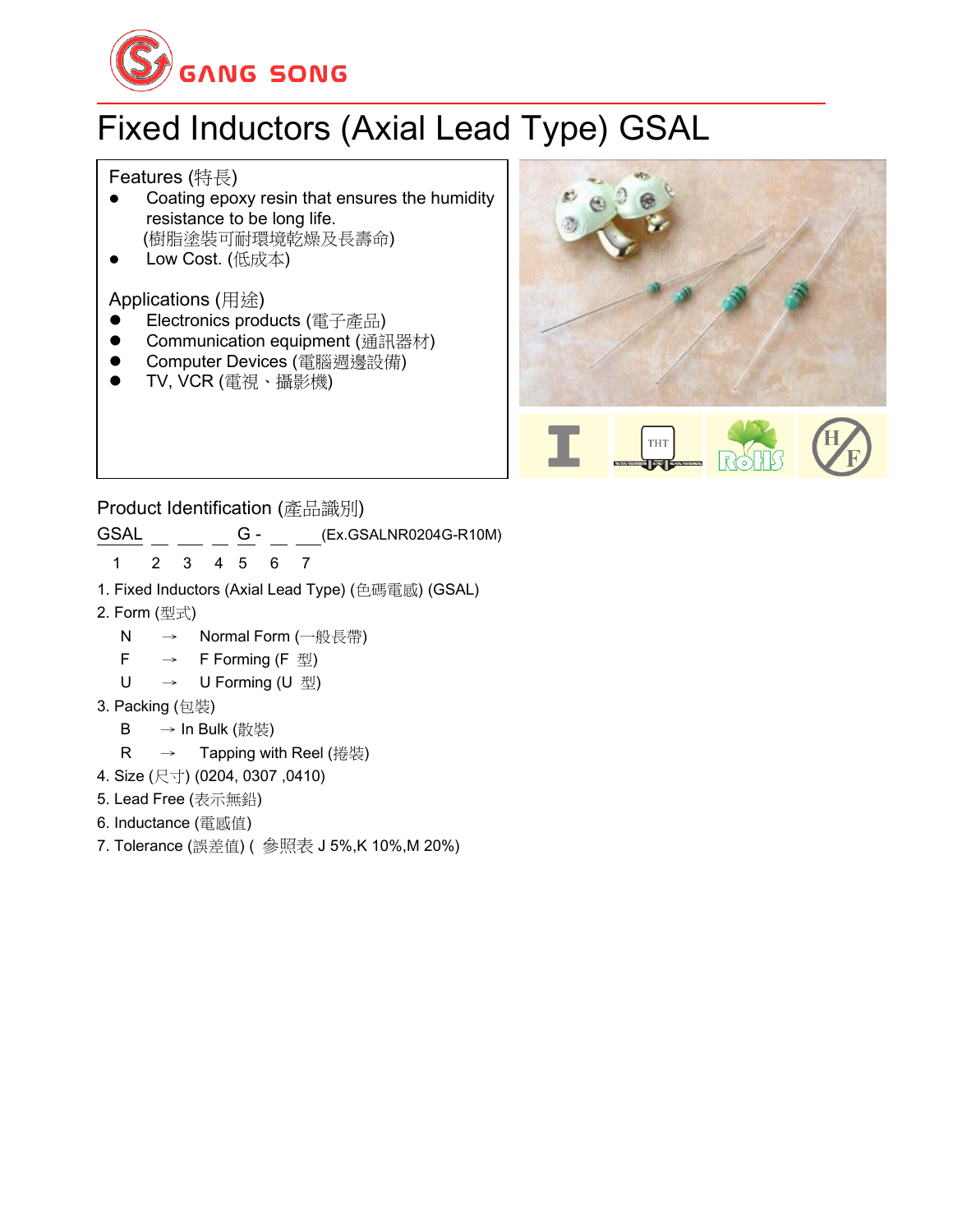

# Fixed Inductors (Axial Lead Type) GSAL

Configurations & Dimensions (結構圖及規格尺寸) Form (型式) (1) Normal Form & Short Form (一般型: 長帶)

GSAL0204G



GSAL0307G,GSAL0410G



Unit in mm

| Type<br>(型式) | ∅A<br>(max) | B<br>(max) | ັ<br>± 3.0 | $\varnothing$ D<br>± 0.05 | ±1.5 |
|--------------|-------------|------------|------------|---------------------------|------|
| GSALN0204G   | 2.8         | 5.0        | 29.5       | 0.50                      | 62.5 |
| GSALN0307G   | 3.0         |            | 28.0       | 0.50                      | 62.5 |
| GSALN0410G   | 4.U         | 10.0       | 26.0       | 0.65                      | 62.5 |

(2) F Forming (F 彎型)

GSALFB0204G

GSALFB0307G,GSALFB0410G





Unit in mm

| Sym.         | GSALFB0204G       | GSALFB0307G | GSALFB0410G |
|--------------|-------------------|-------------|-------------|
| $A$ (max)    | 2.80              | 3.00        | 4.00        |
| $B$ (max)    | 5.00              | 7.00        | 10.00       |
| C (max)      | 6.00              | 6.00        | 6.00        |
| $D$ (min)    | 3.60              | 3.60        | 4.00        |
| W $\pm 0.05$ | $0.50\varnothing$ | $0.50\%$    | 0.65∅       |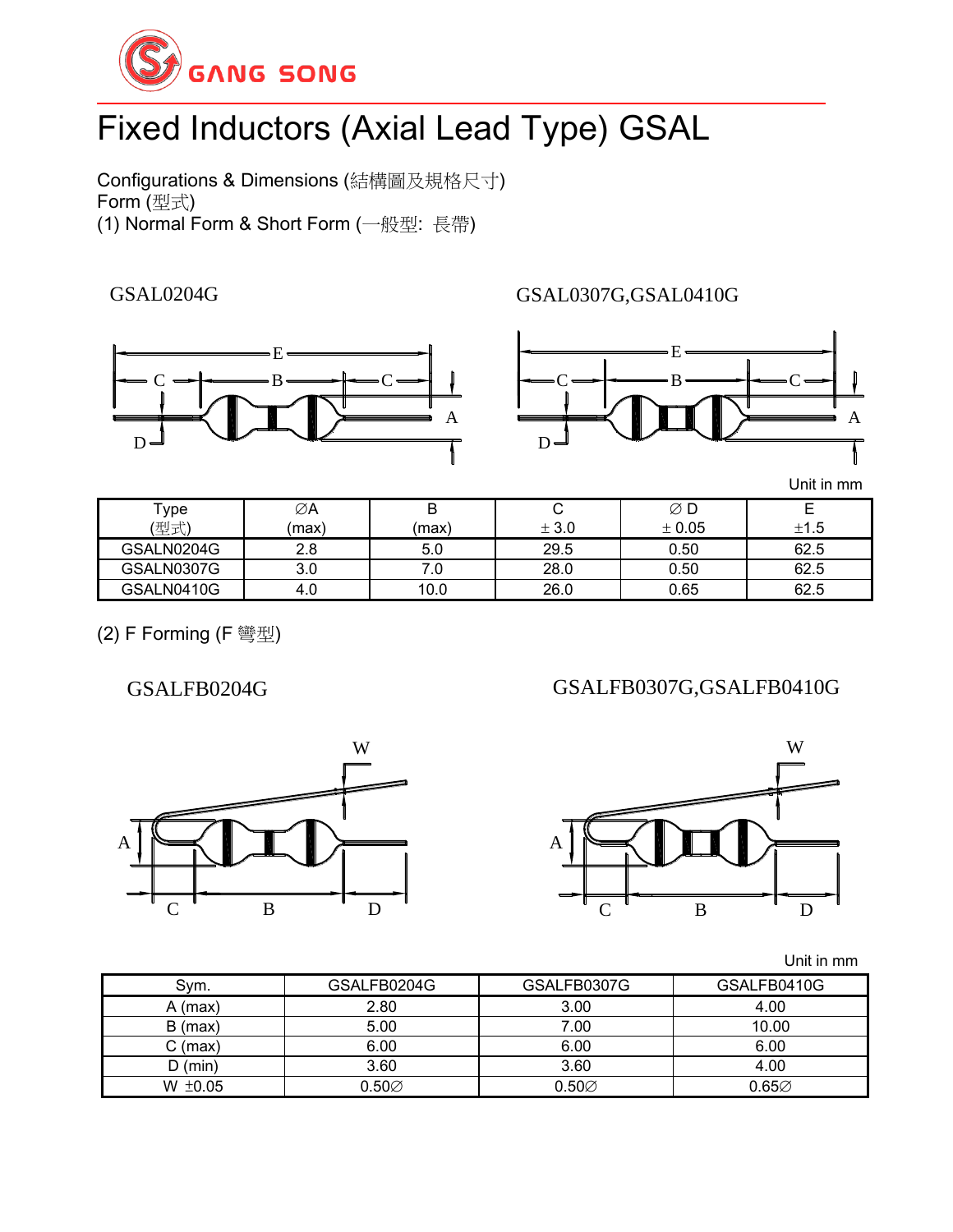

# Fixed Inductors (Axial Lead Type) GSAL

Configurations & Dimensions (結構圖及規格尺寸)

(3) U Forming (U 彎型)

GSALUB0204G

GSALUB0307G,GSALUB0410G





Unit in mm

| Sym.              | GSALUB0204G       | GSALUB0307G       | GSALUB0410G |
|-------------------|-------------------|-------------------|-------------|
| A (max)           | 2.80              | 3.00              | 4.00        |
| $B$ (max)         | 5.00              | 7.00              | 10.00       |
| $C \text{ (min)}$ | 3.60              | 3.60              | 3.60        |
|                   | $6 - 15$          | $10 - 20$         | $12.5 - 20$ |
| W $\pm 0.05$      | $0.50\varnothing$ | $0.50\varnothing$ | $0.65\%$    |

Design as Customer's Requested Specifications. (可依客戶特殊需求設計)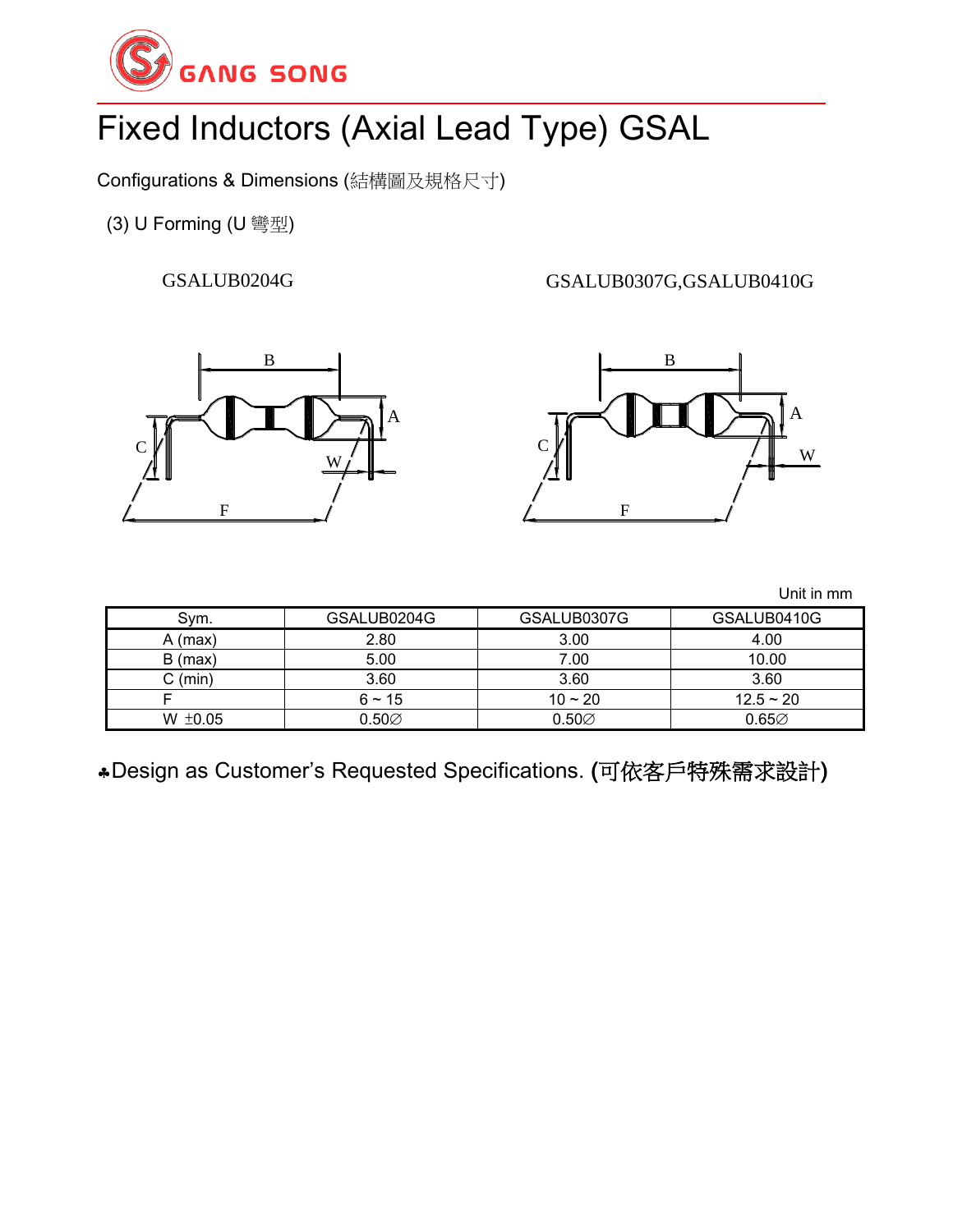

## Fixed Inductors (Axial Lead Type) GSAL0204G

Electrical Characteristics for GSAL0204G Series〔GSAL0204G 系列電子特性規格〕

| Part Number                     | Inductance | $\mathsf Q$ | Freq. | SRF(MHz) | $DCR(\Omega)$ | IDC(mA) |
|---------------------------------|------------|-------------|-------|----------|---------------|---------|
|                                 | $(\mu H)$  | (min)       | (MHz) | (min)    | (max)         | (max)   |
| 品<br>號<br>產<br>料                | 電感值(L)     | 品質因數        | 測試頻率  | 共振頻率     | 直流阻抗          | 定格電流    |
| GSAL<br>0204G-R10M              | 0.10       | 35          | 25.2  | 300      | 0.180         | 700     |
| 0204G-R12M<br><b>GSAL</b>       | 0.12       | 35          | 25.2  | 300      | 0.200         | 660     |
| GSAL<br>0204G-R15M              | 0.15       | 35          | 25.2  | 300      | 0.220         | 620     |
| <b>GSAL</b><br>0204G-R18M       | 0.18       | 35          | 25.2  | 300      | 0.240         | 600     |
| <b>GSAL</b><br>0204G-R22M       | 0.22       | 35          | 25.2  | 150      | 0.400         | 400     |
| GSAL <sup></sup><br>0204G-R27M  | 0.27       | 35          | 25.2  | 150      | 0.430         | 380     |
| GSAL[<br>0204G-R33M             | 0.33       | 35          | 25.2  | 150      | 0.480         | 370     |
| GSAL<br>0204G-R39M              | 0.39       | 35          | 25.2  | 150      | 0.510         | 350     |
| <b>GSAL</b><br>0204G-R47M       | 0.47       | 35          | 25.2  | 150      | 0.560         | 330     |
| <b>GSAL</b><br>0204G-R56M       | 0.56       | 35          | 25.2  | 150      | 0.610         | 320     |
| GSAL[<br>0204G-R68M             | 0.68       | 35          | 25.2  | 150      | 0.670         | 310     |
| GSAL[<br>0204G-R82M             | 0.82       | 35          | 25.2  | 150      | 0.740         | 290     |
| GSAL[<br>0204G-1R0K             | 1.00       | 35          | 25.2  | 150      | 0.800         | 270     |
| <b>GSAL</b><br>0204G-1R2K       | 1.20       | 40          | 7.96  | 110      | 0.900         | 260     |
| GSAL<br>0204G-1R5K              | 1.50       | 40          | 7.96  | 70       | 1.000         | 250     |
| <b>GSAL</b><br>0204G-1R8K       | 1.80       | 40          | 7.96  | 60       | 1.100         | 240     |
| <b>GSAL</b><br>0204G-2R2K       | 2.20       | 40          | 7.96  | 45       | 1.200         | 230     |
| GSAL<br>0204G-2R7K              | 2.70       | 40          | 7.96  | 40       | 1.300         | 220     |
| GSAL[<br>0204G-3R3K             | 3.30       | 40          | 7.96  | 38       | 1.400         | 210     |
| <b>GSAL</b><br>0204G-3R9K       | 3.90       | 40          | 7.96  | 36       | 1.500         | 200     |
| <b>GSAL</b><br>0204G-4R7K       | 4.70       | 40          | 7.96  | 32       | 1.700         | 190     |
| GSAL[<br>0204G-5R6K             | 5.60       | 40          | 7.96  | 30       | 1.900         | 180     |
| <b>GSAL</b><br>0204G-6R8K       | 6.80       | 40          | 7.96  | 28       | 2.000         | 175     |
| <b>GSAL</b><br>0204G-8R2K       | 8.20       | 40          | 7.96  | 26       | 2.200         | 165     |
| <b>GSAL</b><br>0204G-100K       | 10.00      | 40          | 7.96  | 24       | 2.500         | 160     |
| GSAL[<br>0204G-120K             | 12.00      | 40          | 2.52  | 22       | 2.500         | 150     |
| GSAL[<br>0204G-150K             | 15.00      | 40          | 2.52  | 20       | 2.800         | 145     |
| <b>GSAL</b><br>0204G-180K       | 18.00      | 40          | 2.52  | 18       | 3.100         | 140     |
| <b>GSAL</b><br>0204G-220K       | 22.00      | 40          | 2.52  | 17       | 3.400         | 100     |
| <b>GSAL</b><br>0204G-270K       | 27.00      | 40          | 2.52  | 16       | 4.300         | 80      |
| 0204G-330K<br>GSAL <sub>[</sub> | 33.00      | 40          | 2.52  | 14       | 4.700         | 75      |
| 70204G-390K<br><b>GSAL</b> □    | 39.00      | 40          | 2.52  | 13       | 5.200         | 74      |
| GSAL[<br>0204G-470K             | 47.00      | 40          | 2.52  | 12       | 5.800         | 70      |
| GSAL <sub>[</sub><br>0204G-560K | 56.00      | 40          | 2.52  | 11       | 6.400         | 68      |
| GSAL <sub>[</sub><br>0204G-680K | 68.00      | 40          | 2.52  | 10       | 7.200         | 64      |
| <b>GSAL</b><br>0204G-820K       | 82.00      | 40          | 2.52  | 9.5      | 11.000        | 46      |
| <b>GSAL</b><br>0204G-101K       | 100.00     | 40          | 2.52  | 9.0      | 12.000        | 44      |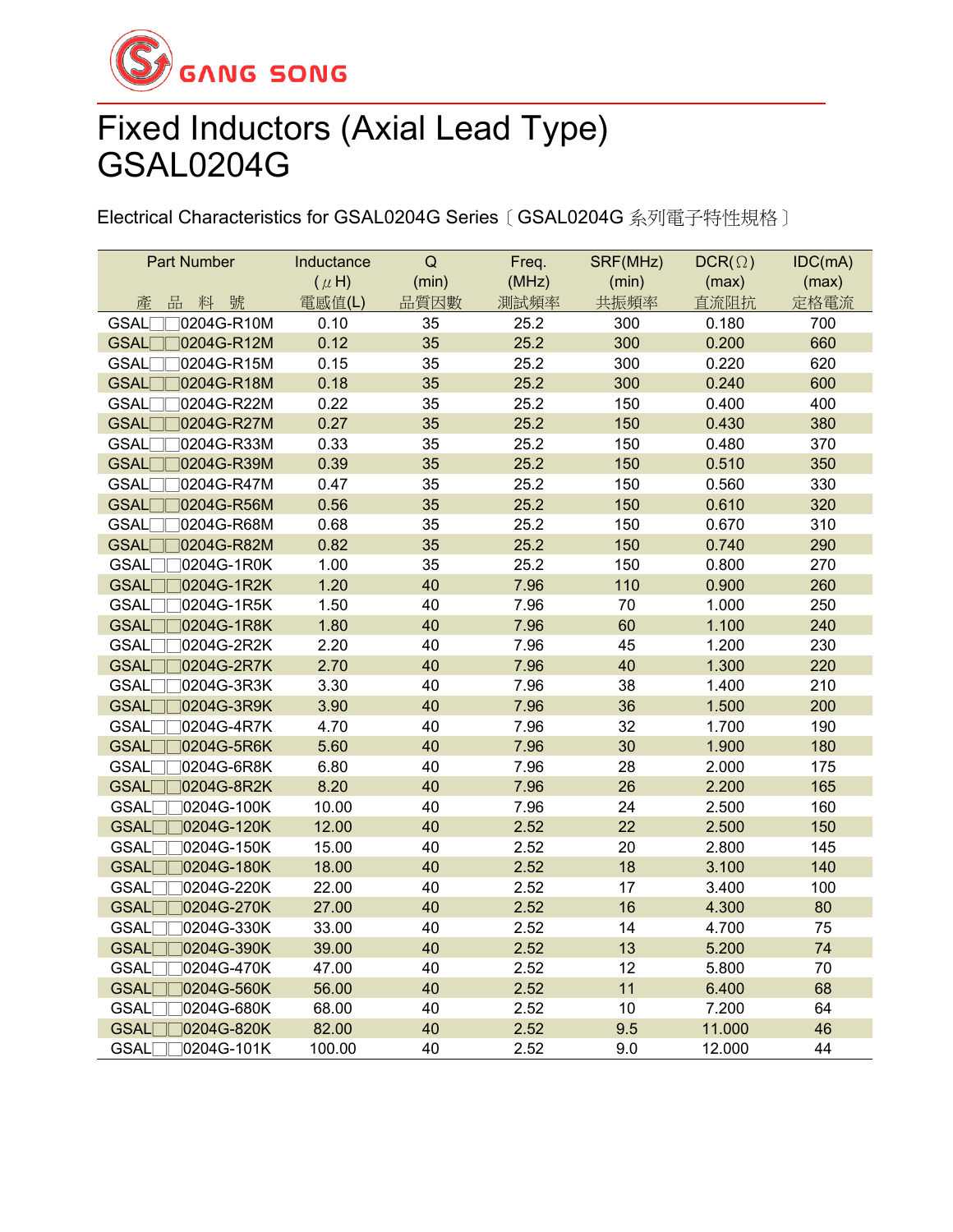

### Fixed Inductors (Axial Lead Type) GSAL0204G

Electrical Characteristics for GSAL0204G Series〔GSAL0204G 系列電子特性規格〕

| Part Number                  | Inductance<br>$(\mu H)$ | Q<br>(min) | Freq.<br>(MHz) | SRF(MHz)<br>(min) | $DCR(\Omega)$<br>(max) | IDC(mA)<br>(max) |
|------------------------------|-------------------------|------------|----------------|-------------------|------------------------|------------------|
| 號<br>產<br>品<br>料             | 電感值(L)                  | 品質因數       | 測試頻率           | 共振頻率              | 直流阻抗                   | 定格電流             |
| GSAL <sup>1</sup> 0204G-121K | 120.00                  | 40         | 0.796          | 8.0               | 13.000                 | 42               |
| GSAL□□0204G-151K             | 150.00                  | 40         | 0.796          | 6.0               | 16,000                 | 39               |
| GSAL□□0204G-181K             | 180.00                  | 40         | 0.796          | 5.0               | 18.000                 | 37               |
| GSAL□□0204G-221K             | 220,00                  | 40         | 0.796          | 5.0               | 20.000                 | 35               |
| GSAL□□0204G-271K             | 270.00                  | 40         | 0.796          | 4.6               | 25.000                 | 25               |
| GSAL <sup>1</sup> 0204G-331K | 330.00                  | 40         | 0.796          | 4.2               | 30.000                 | 25               |
| ∃0204G-391K<br>GSALΓ         | 390.00                  | 40         | 0.796          | 3.8               | 34.000                 | 25               |

※Operating Temp.:  $-40^{\circ}$ C ~  $+125^{\circ}$ C

※Storage Temperature&Humidity : ≦ 40℃ & 70% RH maximum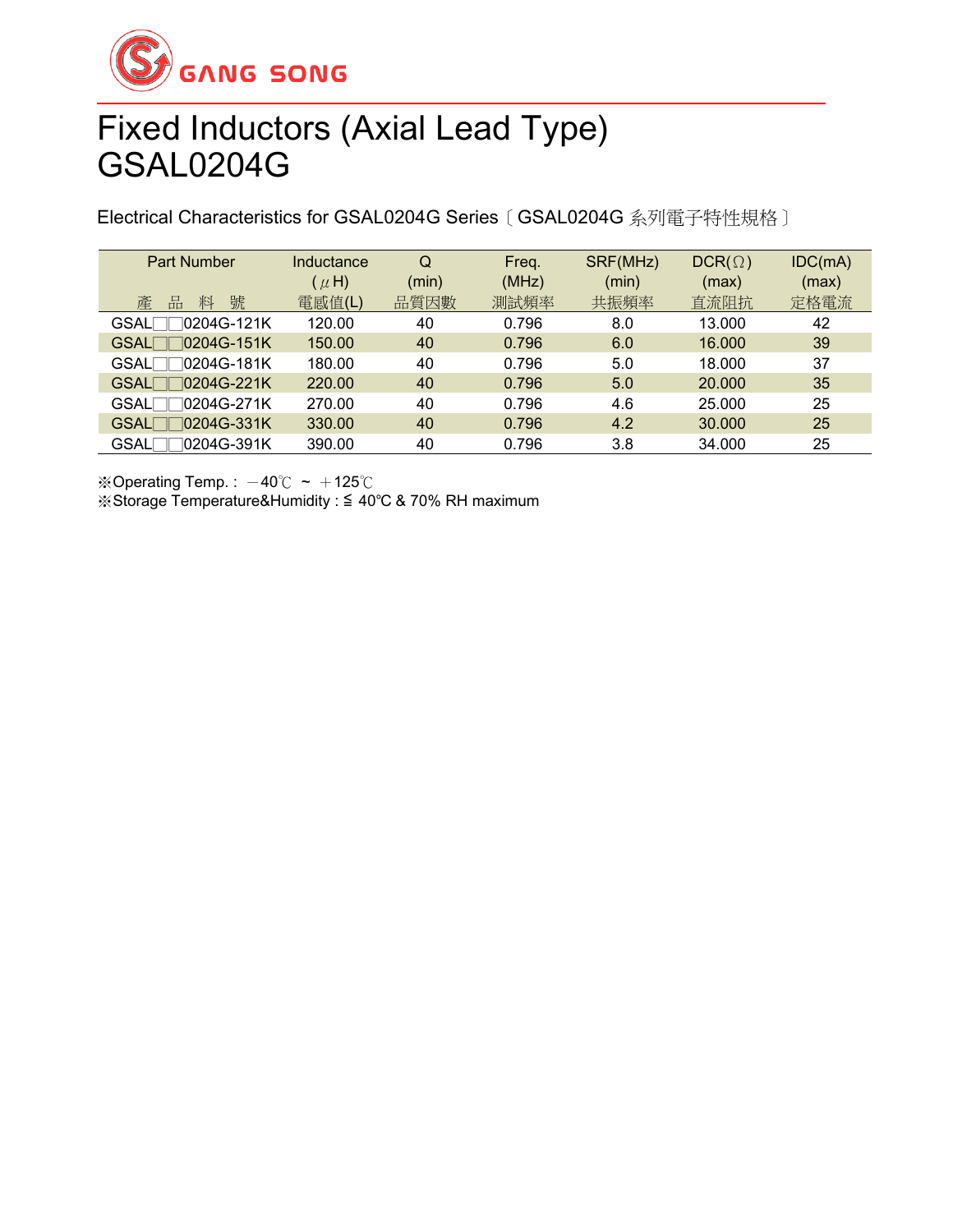

### Fixed Inductors (Axial Lead Type) GSAL0307G

Electrical Characteristics for GSAL0307G Series〔GSAL0307G 系列電子特性規格〕

| <b>Part Number</b>              | Inductance | $\mathsf Q$ | Freq. | SRF(MHz) | $DCR(\Omega)$ | IDC(mA) |
|---------------------------------|------------|-------------|-------|----------|---------------|---------|
|                                 | $(\mu H)$  | (min)       | (MHz) | (min)    | (max)         | (max)   |
| 品<br>料號<br>產                    | 電感值(L)     | 品質因數        | 測試頻率  | 共振頻率     | 直流阻抗          | 定格電流    |
| 0307G-R10M<br><b>GSAL</b>       | 0.10       | 40          | 25.2  | 480      | 0.060         | 1400    |
| 0307G-R12M<br><b>GSAL</b>       | 0.12       | 40          | 25.2  | 450      | 0.060         | 1350    |
| <b>GSAL</b><br>0307G-R15M       | 0.15       | 40          | 25.2  | 420      | 0.070         | 1270    |
| GSAL<br>0307G-R18M              | 0.18       | 40          | 25.2  | 400      | 0.070         | 1200    |
| <b>GSAL</b><br>0307G-R22M       | 0.22       | 40          | 25.2  | 380      | 0.080         | 1150    |
| GSAL <sup></sup><br>0307G-R27M  | 0.27       | 40          | 25.2  | 360      | 0.085         | 1110    |
| <b>GSAL</b><br>0307G-R33M       | 0.33       | 40          | 25.2  | 350      | 0.095         | 1110    |
| GSAL[<br>0307G-R39M             | 0.39       | 40          | 25.2  | 320      | 0.100         | 1000    |
| <b>GSAL</b><br>0307G-R47M       | 0.47       | 40          | 25.2  | 300      | 0.110         | 1000    |
| GSAL <sub>[</sub><br>0307G-R56M | 0.56       | 40          | 25.2  | 280      | 0.120         | 950     |
| GSAL[<br>0307G-R68M             | 0.68       | 40          | 25.2  | 250      | 0.130         | 900     |
| <b>GSAL</b><br>0307G-R82M       | 0.82       | 40          | 25.2  | 200      | 0.140         | 900     |
| GSAL[<br>0307G-1R0K             | 1.00       | 40          | 25.2  | 180      | 0.150         | 815     |
| <b>GSAL</b><br>0307G-1R2K       | 1.20       | 40          | 7.96  | 165      | 0.180         | 740     |
| GSAL[<br>0307G-1R5K             | 1.50       | 40          | 7.96  | 150      | 0.200         | 700     |
| <b>GSAL</b><br>0307G-1R8K       | 1.80       | 50          | 7.96  | 125      | 0.230         | 655     |
| <b>GSAL</b><br>0307G-2R2K       | 2.20       | 50          | 7.96  | 110      | 0.250         | 630     |
| <b>GSAL</b><br>0307G-2R7K       | 2.70       | 50          | 7.96  | 95       | 0.280         | 595     |
| GSAL[<br>0307G-3R3K             | 3.30       | 50          | 7.96  | 70       | 0.300         | 575     |
| GSAL[<br>0307G-3R9K             | 3.90       | 50          | 7.96  | 65       | 0.320         | 555     |
| <b>GSAL</b><br>0307G-4R7K       | 4.70       | 50          | 7.96  | 50       | 0.350         | 530     |
| <b>GSAL</b><br>0307G-5R6K       | 5.60       | 50          | 7.96  | 40       | 0.400         | 500     |
| 0307G-6R8K<br><b>GSAL</b>       | 6.80       | 50          | 7.96  | 30       | 0.450         | 470     |
| GSAL[<br>0307G-8R2K             | 8.20       | 50          | 7.96  | 28       | 0.560         | 425     |
| <b>GSAL</b><br>0307G-100K       | 10.00      | 50          | 7.96  | 22       | 0.750         | 370     |
| <b>GSAL</b><br>0307G-120K       | 12.00      | 50          | 2.52  | 20       | 0.800         | 350     |
| <b>GSAL</b><br>0307G-150K       | 15.00      | 50          | 2.52  | 16       | 0.930         | 335     |
| <b>GSAL</b><br>0307G-180K       | 18.00      | 50          | 2.52  | 15       | 1.000         | 315     |
| <b>GSAL</b><br>0307G-220K       | 22.00      | 50          | 2.52  | 13       | 1.200         | 285     |
| <b>GSAL</b><br>0307G-270K       | 27.00      | 50          | 2.52  | 11       | 1.800         | 270     |
| <b>GSAL</b><br>0307G-330K       | 33.00      | 50          | 2.52  | 10       | 2.100         | 255     |
| 70307G-390K<br>GSAL             | 39.00      | 50          | 2.52  | 9.5      | 2.300         | 240     |
| GSAL[<br>0307G-470K             | 47.00      | 50          | 2.52  | 8.5      | 2.600         | 205     |
| GSAL <sub>[</sub><br>0307G-560K | 56.00      | 50          | 2.52  | 7.5      | 2.900         | 195     |
| GSAL <sub>[</sub><br>0307G-680K | 68.00      | 50          | 2.52  | 6.5      | 3.300         | 185     |
| GSAL<br>0307G-820K              | 82.00      | 50          | 2.52  | 6.0      | 3.800         | 175     |
| <b>GSAL</b><br>0307G-101K       | 100.00     | 50          | 2.52  | 5.5      | 4.200         | 165     |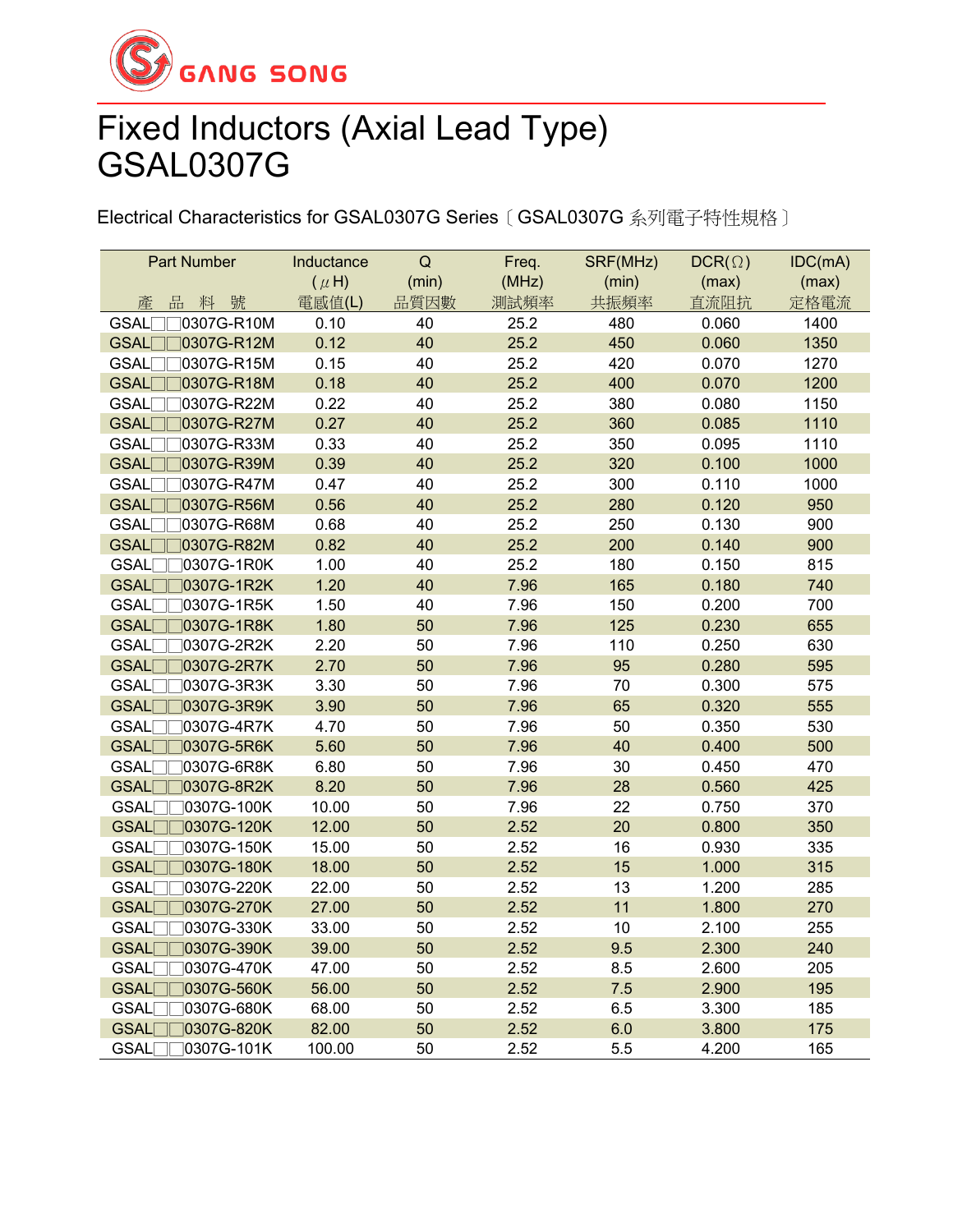

### Fixed Inductors (Axial Lead Type) GSAL0307G

Electrical Characteristics for GSAL0307G Series〔GSAL0307G 系列電子特性規格〕

| <b>Part Number</b>          | Inductance | Q     | Freq. | SRF(MHz) | $DCR(\Omega)$ | IDC (mA) |
|-----------------------------|------------|-------|-------|----------|---------------|----------|
|                             | $(\mu H)$  | (min) | (MHz) | (min)    | (max)         | (max)    |
| 號<br>產<br>品<br>料            | 電感值(L)     | 品質因數  | 測試頻率  | 共振頻率     | 直流阻抗          | 定格電流     |
| <b>GSAL</b><br>10307G-121K  | 120.00     | 60    | 0.796 | 5.4      | 4.700         | 160      |
| 10307G-151K<br><b>GSAL</b>  | 150.00     | 60    | 0.796 | 4.7      | 5.400         | 150      |
| 10307G-181K<br><b>GSAL</b>  | 180.00     | 60    | 0.796 | 4.3      | 6.000         | 140      |
| 10307G-221K<br><b>GSALI</b> | 220.00     | 60    | 0.796 | 4.0      | 7.000         | 130      |
| 0307G-271K<br><b>GSAL</b>   | 270.00     | 60    | 0.796 | 3.7      | 7.700         | 120      |
| 10307G-331K<br><b>GSAL</b>  | 330.00     | 60    | 0.796 | 3.4      | 11.100        | 100      |
| 10307G-391K<br><b>GSAL</b>  | 390.00     | 60    | 0.796 | 2.8      | 12.600        | 95       |
| 10307G-471K<br>GSAL         | 470.00     | 60    | 0.796 | 2.5      | 14.000        | 90       |
| 10307G-561K<br><b>GSAL</b>  | 560.00     | 60    | 0.796 | 2.3      | 15.500        | 85       |
| ]0307G-681K<br><b>GSAL</b>  | 680.00     | 60    | 0.796 | 2.0      | 25.300        | 75       |
| 10307G-821K<br><b>GSAL</b>  | 820.00     | 60    | 0.796 | 1.5      | 27.500        | 65       |
| 10307G-102K<br><b>GSAL</b>  | 1000.00    | 50    | 0.796 | 1.2      | 31.400        | 60       |

※Operating Temp.:  $-40^{\circ}$ C ~  $+125^{\circ}$ C ※Storage Temperature&Humidity : ≦ 40℃ & 70% RH maximum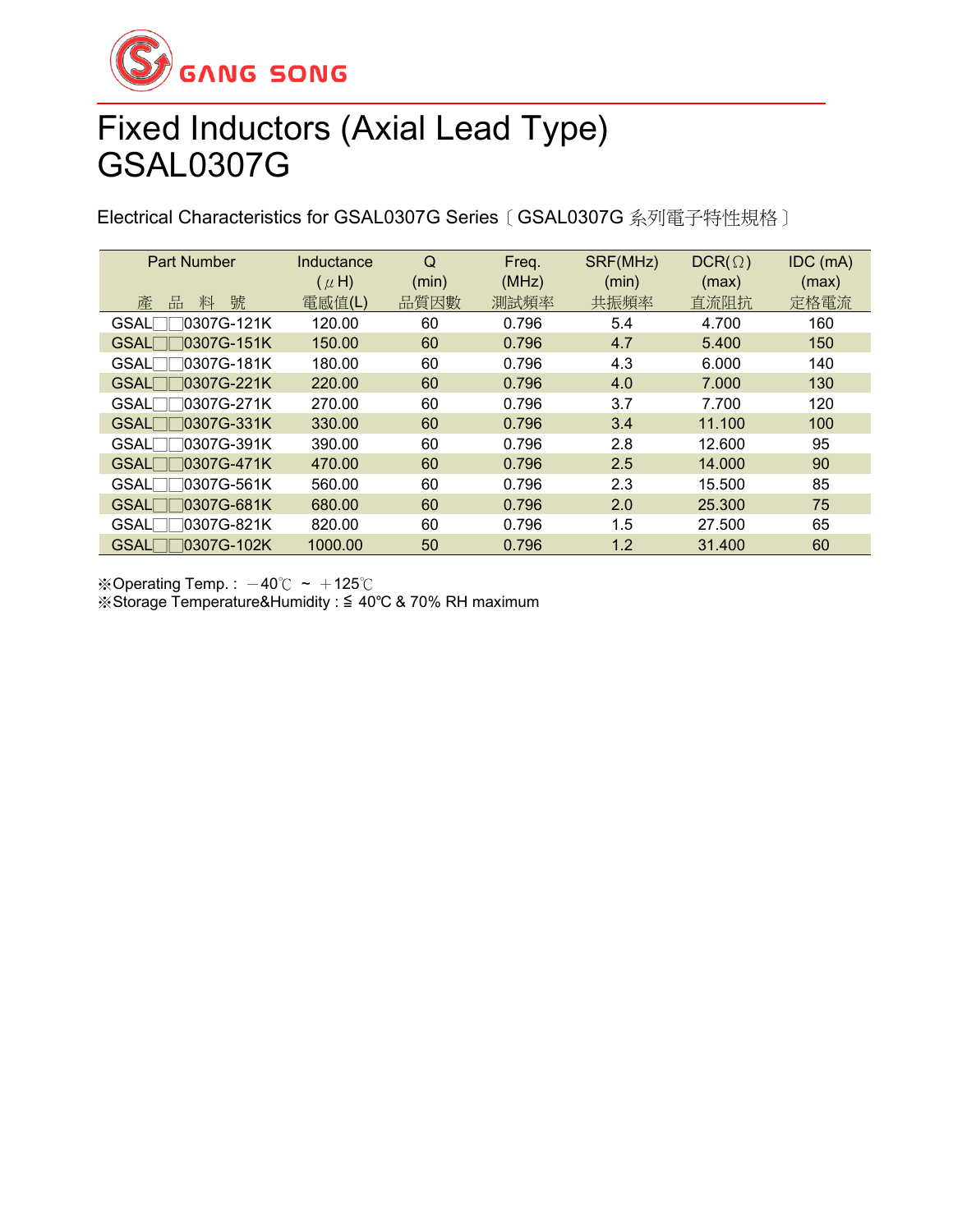

## Fixed Inductors (Axial Lead Type) GSAL0410G

Electrical Characteristics for GSAL0410G Series〔GSAL0410G 系列電子特性規格〕

| <b>Part Number</b>              | Inductance | $\mathsf Q$ | Freq. | SRF(MHz) | $DCR(\Omega)$ | IDC(mA) |
|---------------------------------|------------|-------------|-------|----------|---------------|---------|
|                                 | $(\mu H)$  | (min)       | (MHz) | (min)    | (max)         | (max)   |
| 品料號<br>產                        | 電感值(L)     | 品質因數        | 測試頻率  | 共振頻率     | 直流阻抗          | 定格電流    |
| 10410G-R10M<br><b>GSAL</b>      | 0.10       | 25          | 25.2  | 480      | 0.060         | 1700    |
| $\sqrt{0410G - R12M}$<br>GSAL   | 0.12       | 25          | 25.2  | 450      | 0.060         | 1640    |
| 0410G-R15M<br>GSAL              | 0.15       | 25          | 25.2  | 420      | 0.070         | 1560    |
| <b>GSAL</b><br>0410G-R18M       | 0.18       | 25          | 25.2  | 400      | 0.070         | 1480    |
| GSAL <sup></sup><br>0410G-R22M  | 0.22       | 25          | 25.2  | 380      | 0.080         | 1400    |
| □0410G-R27M<br>GSAL             | 0.27       | 25          | 25.2  | 340      | 0.090         | 1320    |
| <b>GSAL</b><br>0410G-R33M       | 0.33       | 25          | 25.2  | 300      | 0.100         | 1280    |
| 0410G-R39M<br><b>GSAL</b>       | 0.39       | 25          | 25.2  | 280      | 0.120         | 1200    |
| 10410G-R47M<br><b>GSAL</b>      | 0.47       | 25          | 25.2  | 250      | 0.130         | 1150    |
| GSAL<br>70410G-R56M             | 0.56       | 25          | 25.2  | 230      | 0.140         | 1100    |
| GSAL[<br>0410G-R68M             | 0.68       | 25          | 25.2  | 210      | 0.150         | 1030    |
| <b>GSAL</b><br>0410G-R82M       | 0.82       | 45          | 25.2  | 172      | 0.160         | 980     |
| GSAL[<br>0410G-1R0K             | 1.00       | 45          | 25.2  | 157      | 0.170         | 920     |
| 0410G-1R2K<br><b>GSAL</b>       | 1.20       | 50          | 7.96  | 144      | 0.180         | 880     |
| <b>GSAL</b><br>0410G-1R5K       | 1.50       | 50          | 7.96  | 131      | 0.200         | 830     |
| <b>GSAL</b><br>0410G-1R8K       | 1.80       | 55          | 7.96  | 121      | 0.220         | 790     |
| <b>GSAL</b><br>0410G-2R2K       | 2.20       | 55          | 7.96  | 110      | 0.240         | 750     |
| <b>GSAL</b><br>0410G-2R7K       | 2.70       | 60          | 7.96  | 100      | 0.250         | 720     |
| GSAL[<br>0410G-3R3K             | 3.30       | 65          | 7.96  | 94       | 0.300         | 670     |
| <b>GSAL</b><br>0410G-3R9K       | 3.90       | 65          | 7.96  | 86       | 0.350         | 640     |
| GSAL <sub>[</sub><br>0410G-4R7K | 4.70       | 70          | 7.96  | 80       | 0.400         | 620     |
| <b>GSAL</b><br>0410G-5R6K       | 5.60       | 70          | 7.96  | 74       | 0.450         | 590     |
| <b>GSAL</b><br>0410G-6R8K       | 6.80       | 75          | 7.96  | 68       | 0.500         | 550     |
| GSAL <sub>[</sub><br>0410G-8R2K | 8.20       | 80          | 7.96  | 53       | 0.600         | 530     |
| <b>GSAL</b><br>0410G-100K       | 10.00      | 80          | 7.96  | 45       | 0.650         | 500     |
| GSAL[<br>0410G-120K             | 12.00      | 75          | 2.52  | 34       | 0.700         | 480     |
| <b>GSAL</b><br>0410G-150K       | 15.00      | 70          | 2.52  | 20       | 0.750         | 460     |
| <b>GSAL</b><br>0410G-180K       | 18.00      | 65          | 2.52  | 14       | 0.800         | 430     |
| GSAL<br>0410G-220K              | 22.00      | 50          | 2.52  | 9.9      | 0.900         | 410     |
| <b>GSAL</b><br>0410G-270K       | 27.00      | 55          | 2.52  | 7.6      | 1.000         | 390     |
| <b>GSAL</b><br>0410G-330K       | 33.00      | 55          | 2.52  | 6.3      | 1.100         | 370     |
| <b>GSAL</b><br>0410G-390K       | 39.00      | 50          | 2.52  | 6.3      | 1.200         | 350     |
| <b>GSAL</b><br>0410G-470K       | 47.00      | 45          | 2.52  | 6.3      | 1.300         | 340     |
| GSAL[<br>0410G-560K             | 56.00      | 40          | 2.52  | 6.2      | 1.500         | 320     |
| GSAL[<br>0410G-680K             | 68.00      | 40          | 2.52  | 5.7      | 1.800         | 305     |
| <b>GSAL</b><br>0410G-820K       | 82.00      | 35          | 2.52  | 5.3      | 2.000         | 290     |
| <b>GSAL</b><br>0410G-101K       | 100.00     | 30          | 2.52  | 4.8      | 2.500         | 275     |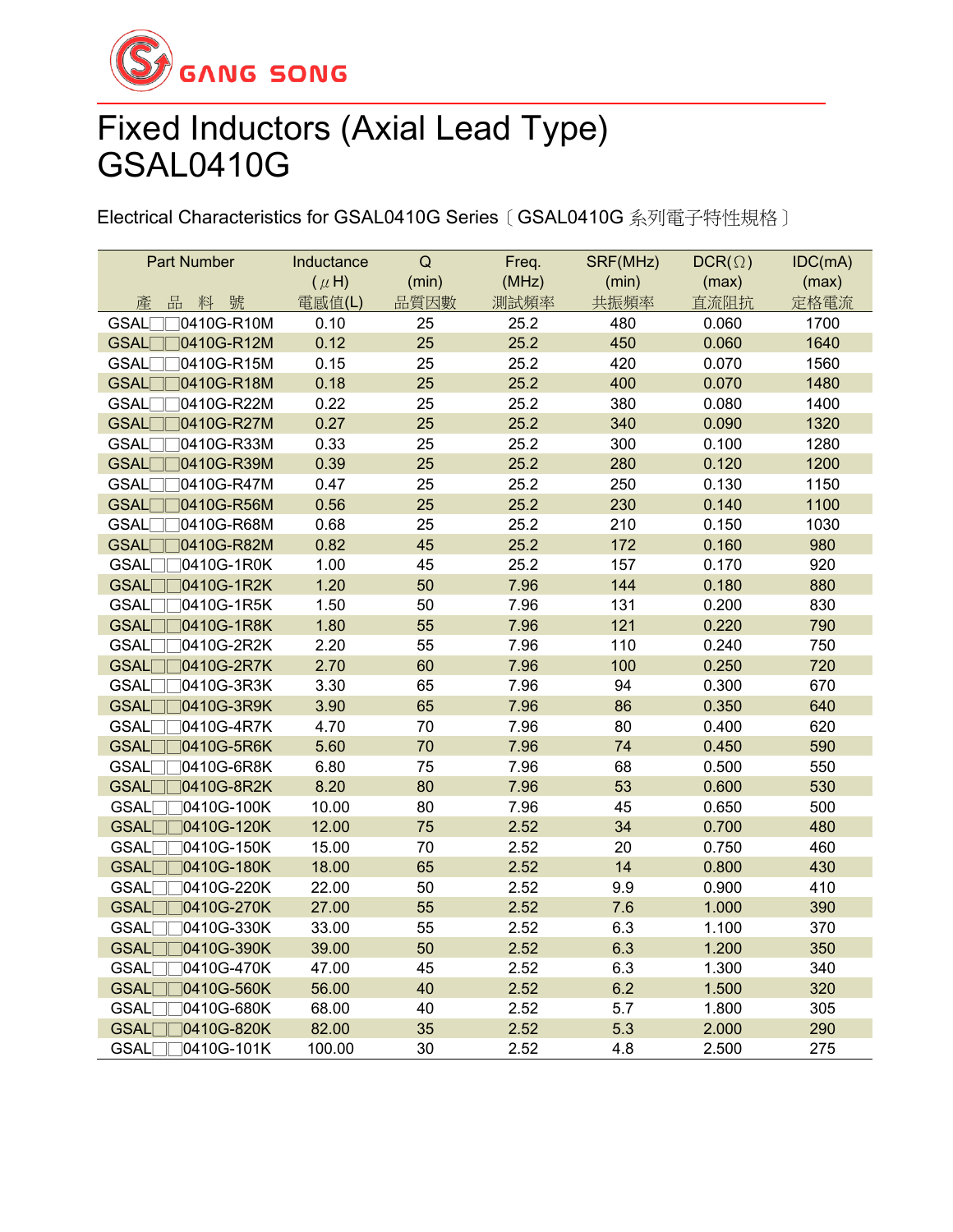

## Fixed Inductors (Axial Lead Type) GSAL0410G

Electrical Characteristics for GSAL0410G Series 〔GSAL0410G 系列電子特性規格〕

| <b>Part Number</b>                   | Inductance | Q     | Freq. | SRF(MHz) | $DCR(\Omega)$ | IDC(mA) |
|--------------------------------------|------------|-------|-------|----------|---------------|---------|
|                                      | $(\mu H)$  | (min) | (MHz) | (min)    | (max)         | (max)   |
| 號<br>產<br>品<br>料                     | 電感值(L)     | 品質因數  | 測試頻率  | 共振頻率     | 直流阻抗          | 定格電流    |
| 10410G-121K<br><b>GSAL</b>           | 120.00     | 70    | 0.796 | 3.8      | 3.000         | 185     |
| $\Box$ 0410G-151K<br><b>GSAL</b>     | 150.00     | 70    | 0.796 | 3.5      | 4.200         | 175     |
| $\sqcap$ 0410G-181K<br>$GSAL \Box$   | 180.00     | 70    | 0.796 | 3.3      | 4.600         | 165     |
| GSAL□□0410G-221K                     | 220.00     | 70    | 0.796 | 3.0      | 5.100         | 155     |
| $\bigcap 0410G-271K$<br>$GSAL \Box$  | 270.00     | 65    | 0.796 | 2.8      | 6.000         | 145     |
| $GSAL$ 0410G-331K                    | 330.00     | 65    | 0.796 | 2.6      | 6.500         | 137     |
| GSAL□□0410G-391K                     | 390.00     | 65    | 0.796 | 2.4      | 7.500         | 133     |
| $GSAL$ 0410G-471K                    | 470.00     | 60    | 0.796 | 2.2      | 8.500         | 126     |
| $\bigcap$ 0410G-561K<br><b>GSALE</b> | 560.00     | 60    | 0.796 | 2.1      | 9.500         | 120     |
| ∏0410G-681K<br><b>GSAL</b>           | 680.00     | 55    | 0.796 | 1.9      | 12,000        | 113     |
| 10410G-821K<br><b>GSAL</b>           | 820.00     | 55    | 0.796 | 1.8      | 14.000        | 105     |
| 10410G-102K<br><b>GSAL</b>           | 1000.00    | 50    | 0.796 | 1.4      | 20.000        | 85      |

※Operating Temp.:  $-40^{\circ}$ C ~  $+125^{\circ}$ C ※Storage Temperature&Humidity : ≦ 40℃ & 70% RH maximum